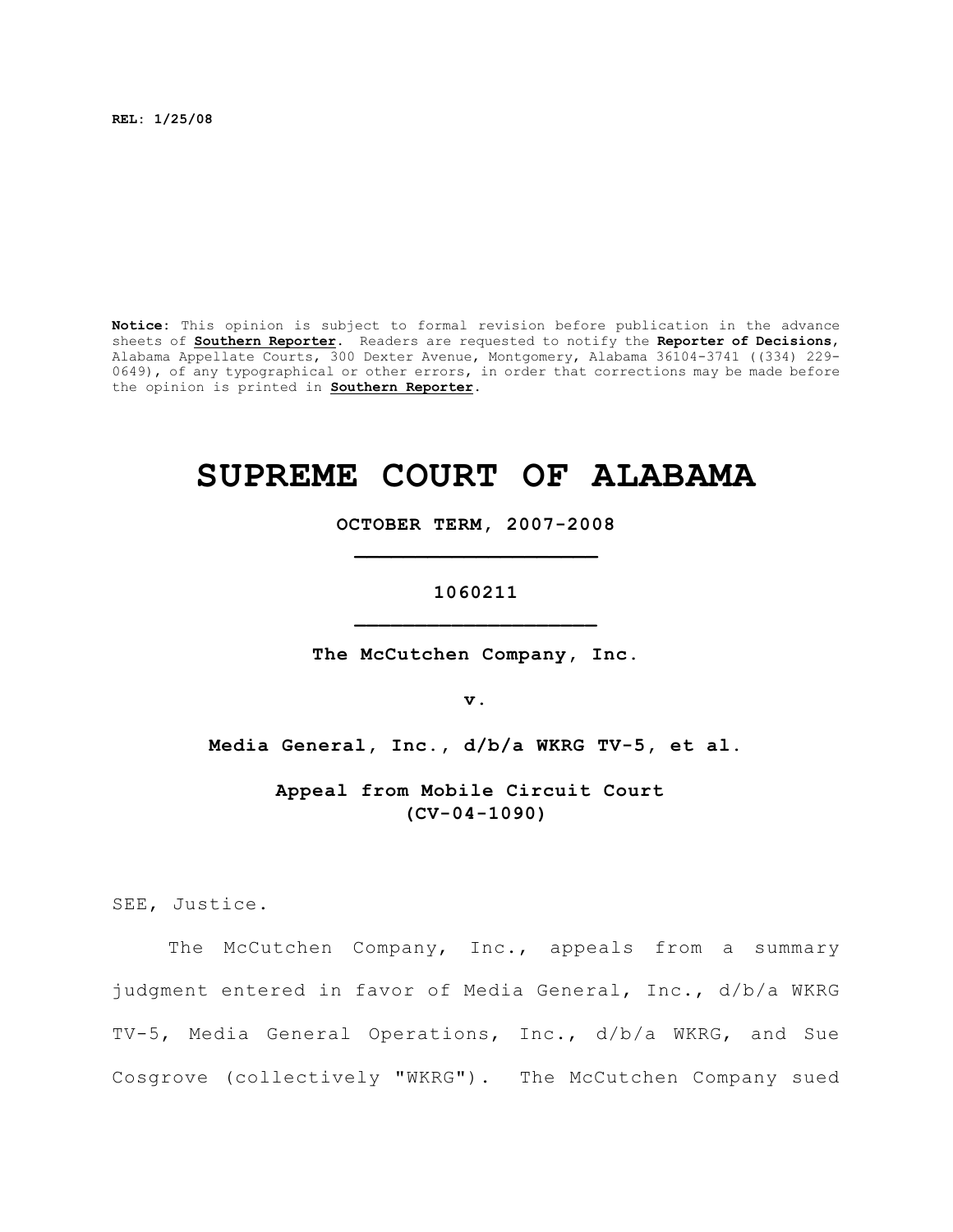WKRG, alleging fraud, and WKRG counterclaimed, alleging breach of contract. The trial court entered a summary judgment in favor of WKRG on The McCutchen Company's fraud claim and on the breach-of-contract counterclaim. We affirm.

#### Facts and Procedural History

In 2003, The McCutchen Company, a small investment company located in Mobile, began negotiations with WKRG TV-5, a local television station that broadcasts in the Mobile area, to purchase an advertising package. The McCutchen Company was founded by Jerry McCutchen, who is also its president and sole shareholder. McCutchen and his wife, Debbie, acting on behalf of The McCutchen Company, met several times with the local sales manager for WKRG, Sue Cosgrove, and its account representative, Rhonda Pullen. Cosgrove and Pullen proposed three different advertising packages to the McCutchens. The McCutchens expressed interest in an advertising package that included several advertising spots, morning and evening billboard advertisements,<sup>1</sup> and a five-minute segment following

 ${}^{1}$ The billboard advertisements aired after the stock-report segment on channel 5 during the 6 a.m. and 6 p.m. news broadcasts and included audio or visual promotional spots that identified The McCutchen Company as a sponsor of the stockreport broadcast.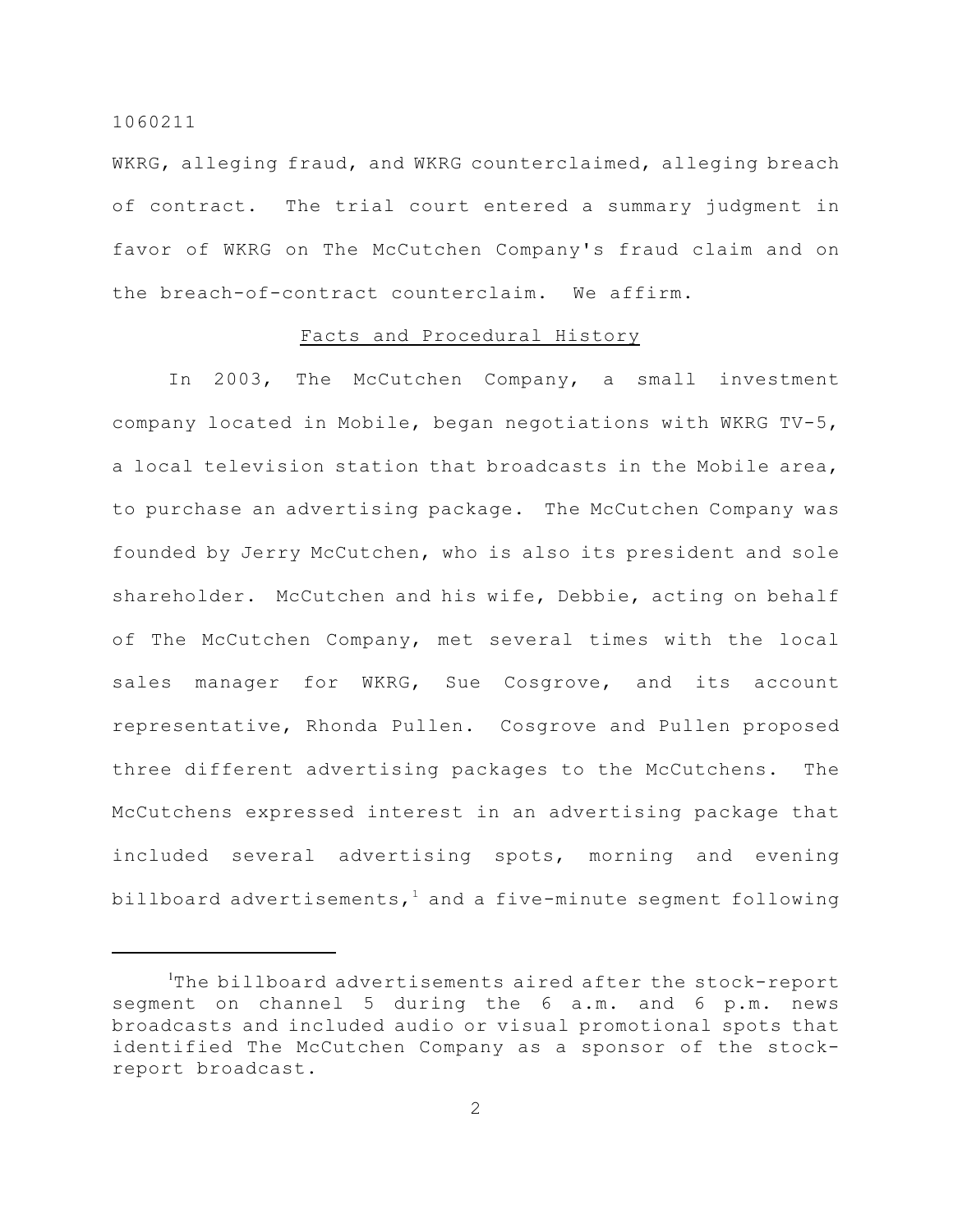the 9 a.m. to 10 a.m. news broadcast, in which Mr. McCutchen would give investment advice.

During one of the meetings with Cosgrove and Pullen, McCutchen asked Cosgrove how many new customers The McCutchen Company could expect as a result of the television advertising campaign. McCutchen alleges that Cosgrove responded that he could expect "at least fifty" new clients per month. McCutchen stated in his deposition that he believed Cosgrove's estimate was a "reasonable expectation" and that he thought Cosgrove believed the statement when she made it. WKRG denies that Cosgrove told McCutchen that The McCutchen Company could expect at least 50 new clients per month as a result of advertising on channel 5. Cosgrove testified in her deposition that she told McCutchen that he could "expect as many as 50 leads a month if he continued to work and stay with the contract." Cosgrove further stated that she told McCutchen that she based her estimate on the results other WKRG clients had experienced using similar advertising packages. Cosgrove admitted in her deposition that the statement that one could expect at least 50 new clients per month could induce an individual into entering into an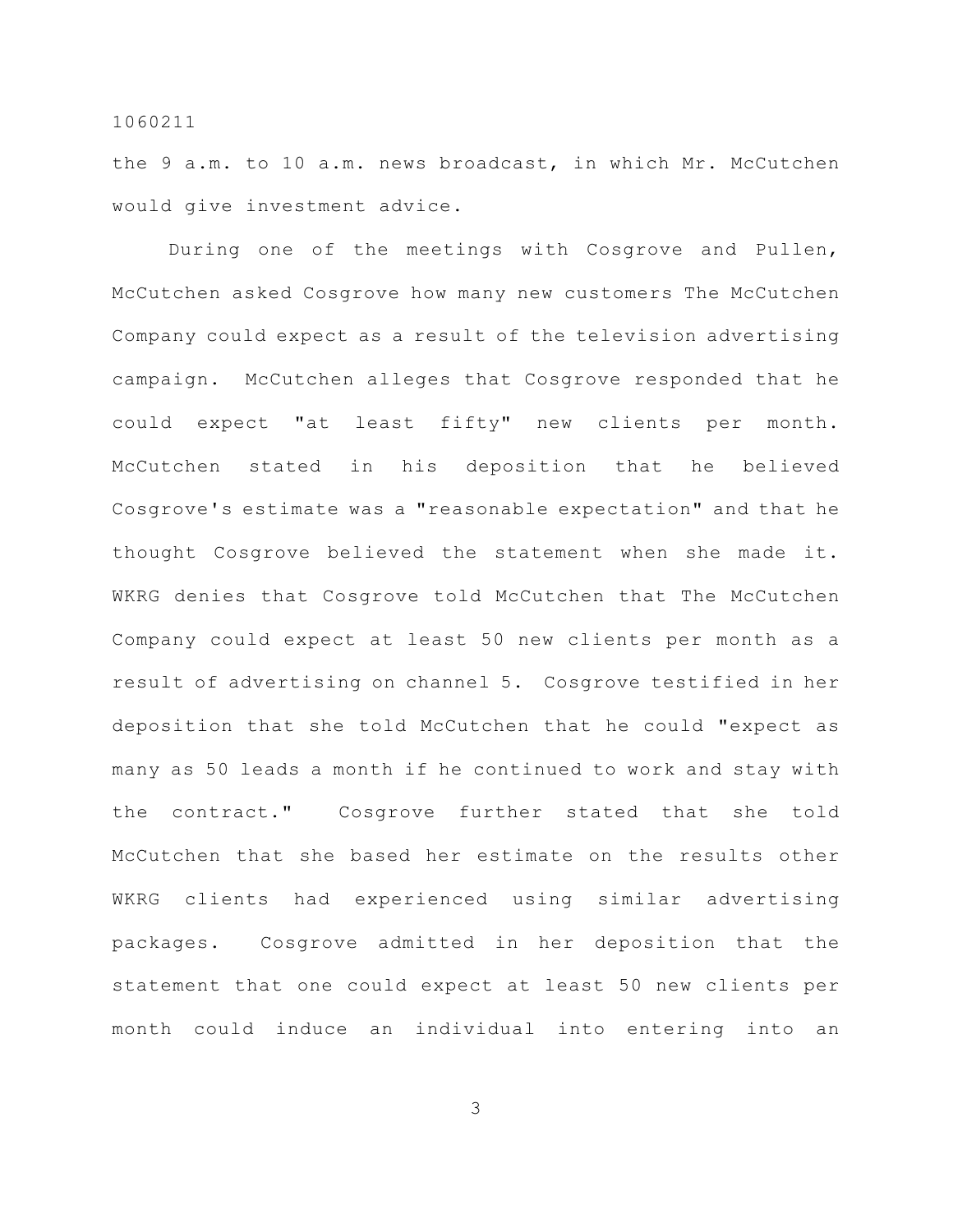advertising contract. Warren Fihr, WKRG's general sales manager, admitted in his deposition that he could not think of any reason to tell an advertising customer that he or she could expect at least 50 new clients per month other than to induce the customer into entering a promotional agreement.

McCutchen signed a two-year noncancellable advertising contract. The contract provides that The McCutchen Company was required to purchase a minimum of \$30,000 in advertising in 2003 and to increase by at least 10 percent the amount of advertising services it purchased in  $2004.^2$  The McCutchen Company agreed to purchase \$31,400 of advertising for 2003 and \$44,100 for 2004.

McCutchen testified that The McCutchen Company did not obtain any new customers during the first four months of the advertising campaign. In January 2004, The McCutchen Company gave WKRG two weeks' notice of its intention to cancel the advertising contract, which the parties acknowledge is the industry standard for canceling an advertising contract. WKRG

 $2$ The contract also required The McCutchen Company "to pay all costs of collection including attorney's fees and court cost[s] if collected by law or through an outside collection agency" if The McCutchen Company defaulted on any payments due under the contract.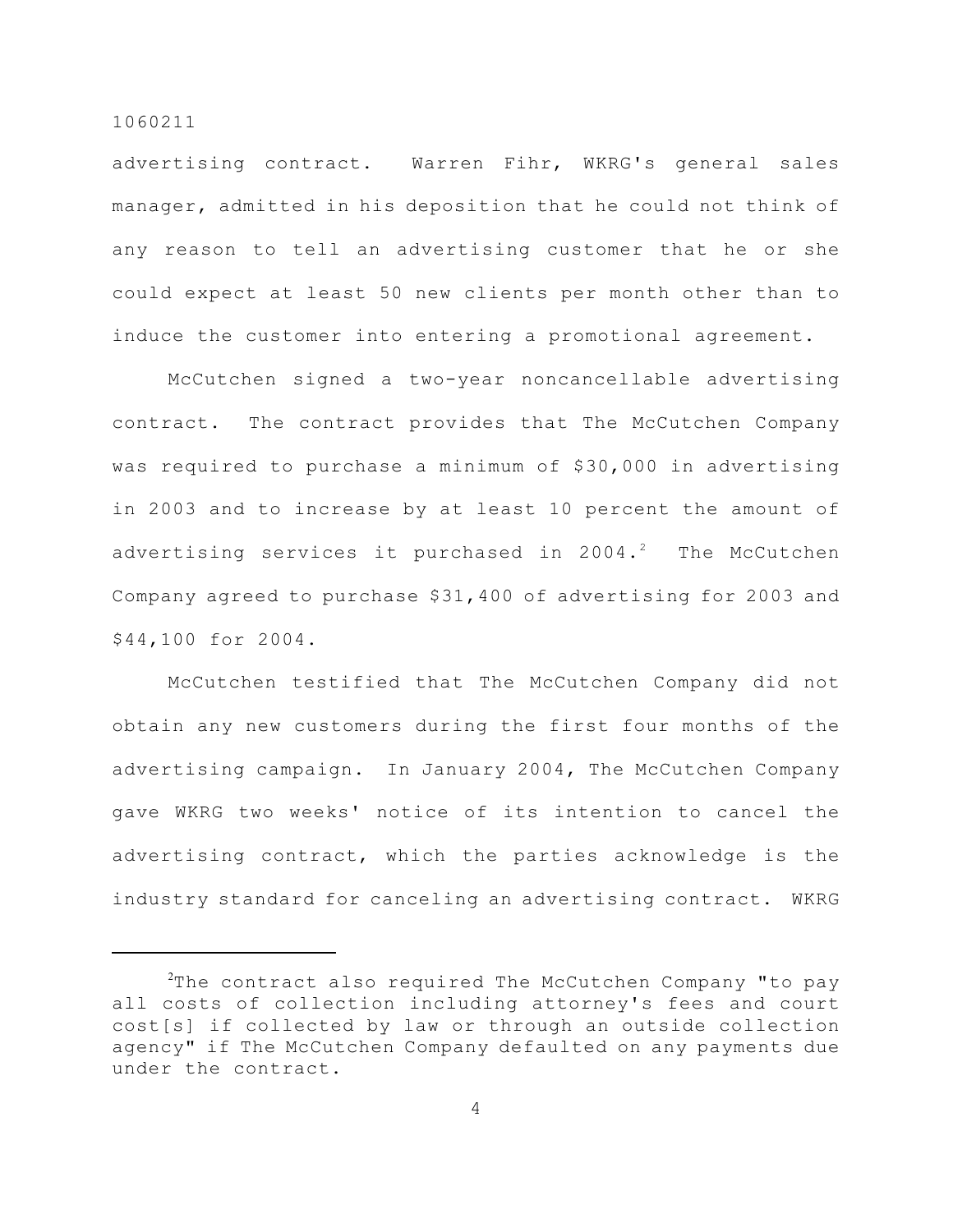then notified The McCutchen Company that the advertising contract between The McCutchen Company and WKRG was an annual contract that was not governed by the industry standard of two weeks' notice, and that, therefore, WKRG expected The McCutchen Company to abide by the terms of the contract.

The McCutchen Company then sued WKRG, claiming that Cosgrove's alleged statement that The McCutchen Company could expect at least 50 new customers per month fraudulently induced it to enter into the advertising contract. WKRG counterclaimed, alleging that The McCutchen Company had breached the advertising contract. WKRG moved for a summary judgment on both The McCutchen Company's fraud claim and WKRG's breach-of-contract counterclaim. The trial court entered a summary judgment in favor of WKRG on both claims. The McCutchen Company appeals.

# Standard of Review

"We review the trial court's grant or denial of a summary judgment motion de novo." Smith v. State Farm Mut. Auto. Ins. Co., 952 So. 2d 342, 346 (Ala. 2006) (citing Bockman v. WCH, L.L.C., 943 So. 2d 789 (Ala. 2006)). A summary judgment is proper if there is no genuine issue of material fact and the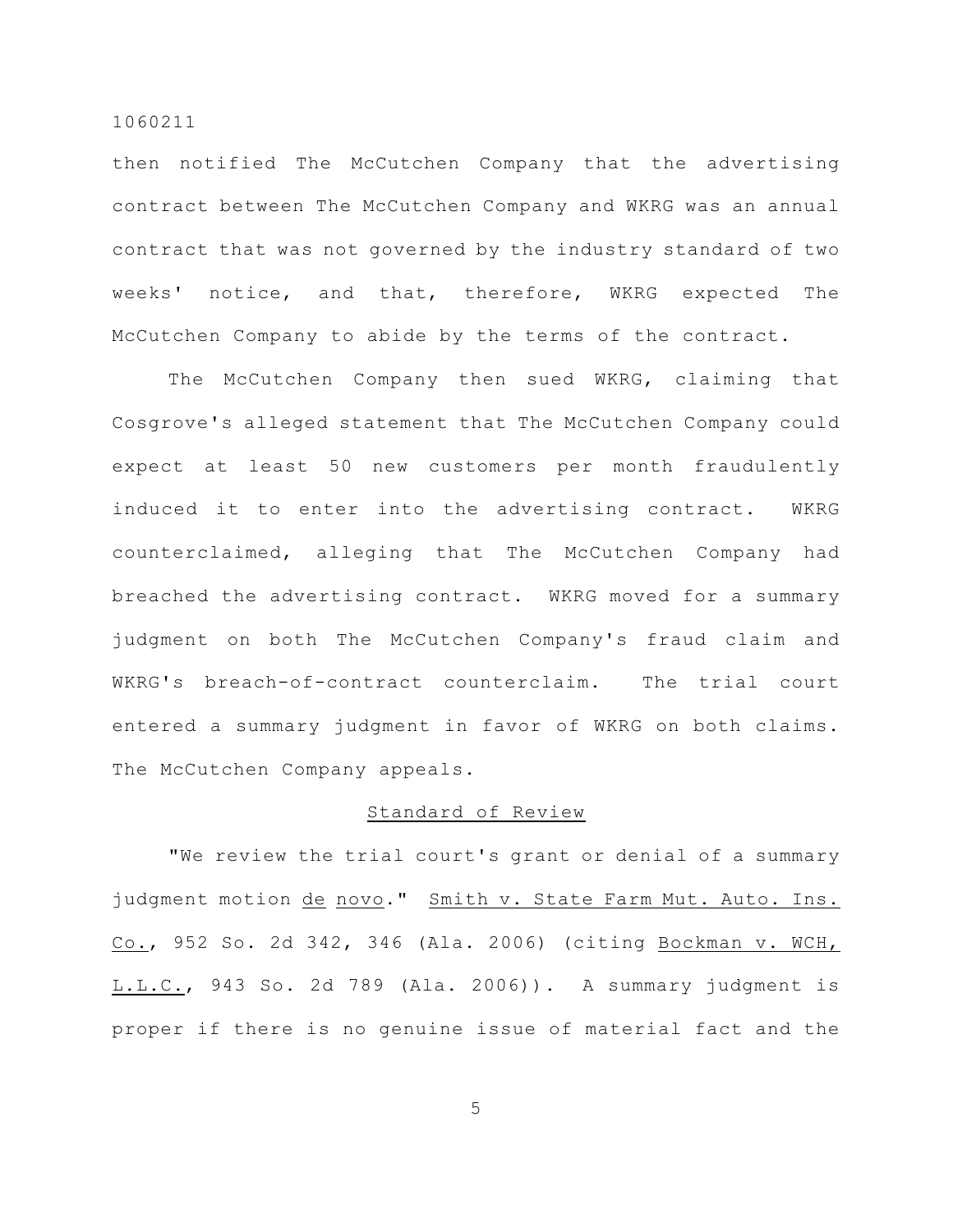moving party is entitled to a judgment as a matter of law. Rule 56(c)(3), Ala. R. Civ. P. If the movant meets this initial burden, the burden then shifts to the nonmovant to present "substantial evidence" of a genuine issue of material fact. Ex parte Alfa Mut. Gen. Ins. Co., 742 So. 2d 182, 184 (Ala. 1999). Substantial evidence is "evidence of such weight and quality that fair-minded persons in the exercise of impartial judgment can reasonably infer the existence of the fact sought to be proved." West v. Founders Life Assurance Co. of Florida, 547 So. 2d 870, 871 (Ala. 1989); see also § 12-21-12(d), Ala. Code 1975. In determining whether a genuine issue of material fact exists, this Court views the evidence in the light most favorable to the nonmovant and resolves all reasonable doubts in favor of the nonmovant. Jones v. BP Oil Co., 632 So. 2d 435, 436 (Ala. 1993). "The trial court's ruling on a question of law carries no presumption of correctness, and this Court reviews de novo the trial court's conclusion as to the appropriate legal standard to be applied." Dunlap v. Regions Fin. Corp., [Ms. 1060384, October 5, 2007] \_\_\_ So. 2d \_\_\_, \_\_\_ (Ala. 2007) (citing Ex parte Graham, 702 So. 2d 1215, 1221 (Ala. 1997)).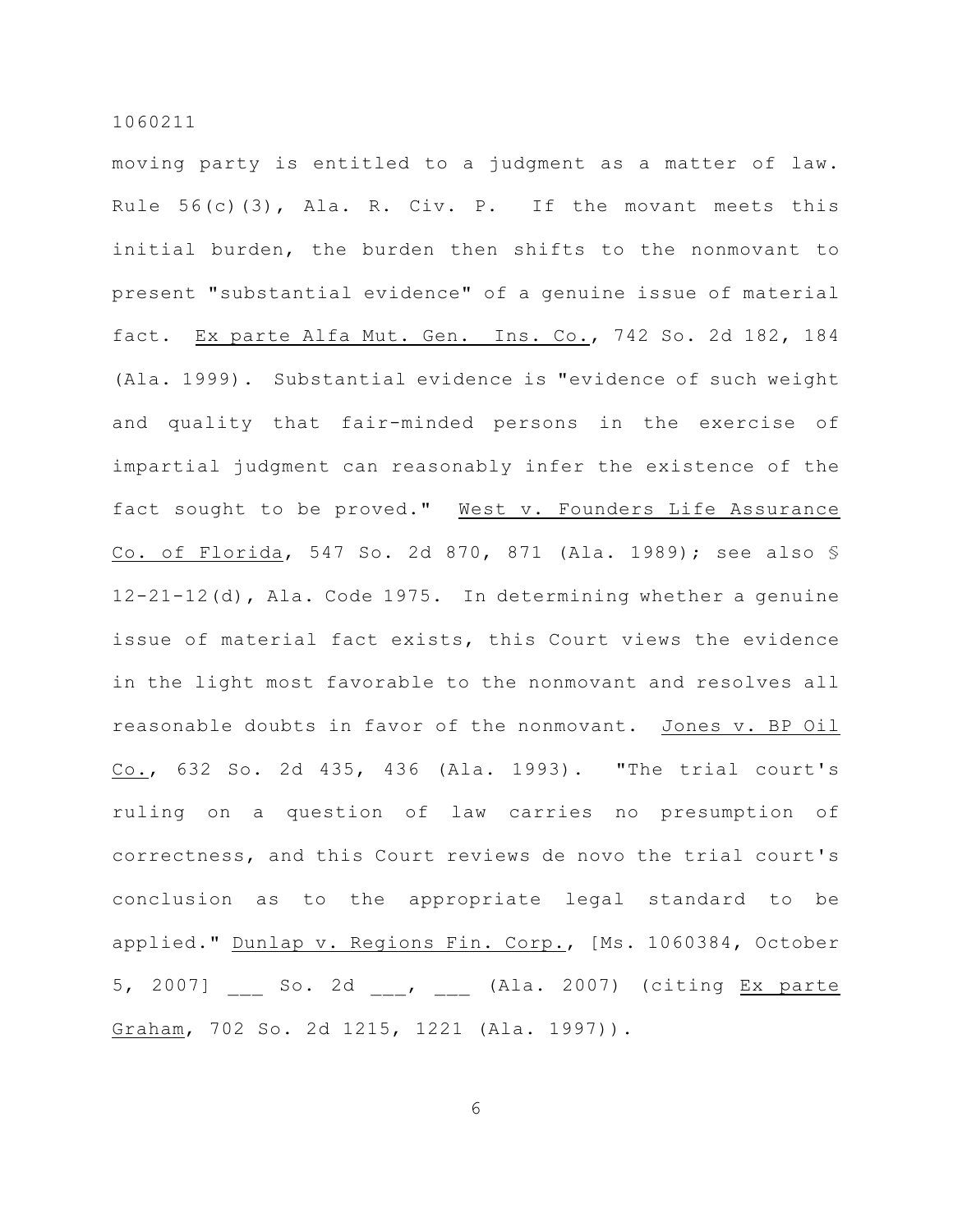# Analysis

The McCutchen Company maintains that the summary judgment on its fraud claim and on WKRG's breach-of-contract counterclaim was not warranted because, it says, The McCutchen Company presented substantial evidence demonstrating that there are genuine issues of material fact as to both claims.

# A. Fraud Claim

The McCutchen Company argues that the trial court erred in entering a summary judgment in favor of WKRG on The McCutchen Company's fraud claim. "'The elements of fraud are: (1) a misrepresentation of a material fact, (2) made willfully to deceive, recklessly, without knowledge, or mistakenly, (3) that was reasonably relied on by the plaintiff under the circumstances, and (4) that caused damage as a proximate consequence.'" Allstate Ins. Co. v. Eskridge, 823 So. 2d 1254, 1258 (Ala. 2001) (quoting Brushwitz v. Ezell, 757 So. 2d 423, 429 (Ala. 2000)). Viewing the evidence, as we must, in the light most favorable to The McCutchen Company, we assume that Cosgrove represented to The McCutchen Company that it could expect to obtain at least 50 new customers per month as a result of the advertising campaign. The McCutchen Company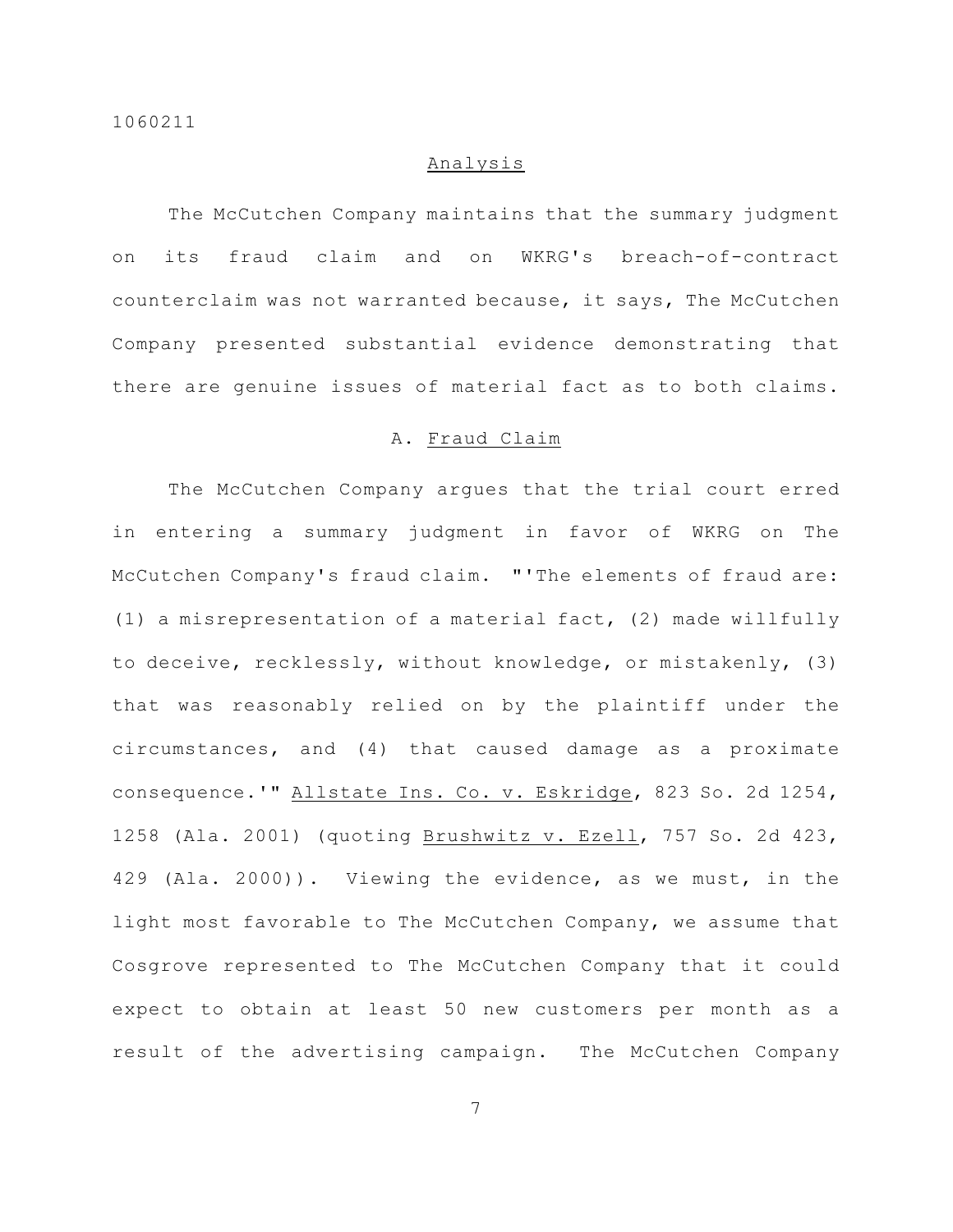contends that this was "a misrepresentation of a material fact." The McCutchen Company further contends that it reasonably relied on Cosgrove's statement and that it suffered damage because The McCutchen Company spent a substantial amount of money paying for advertising services that generated no new customer accounts.

WKRG argues that it was entitled to a summary judgment on The McCutchen Company's fraud claim because the statement The McCutchen Company alleges Cosgrove made was nothing more than her opinion or a prediction of future events and was not "a misrepresentation of a material fact." WKRG further argues that The McCutchen Company's fraud claim fails because The McCutchen Company did not show that Cosgrove intended to deceive The McCutchen Company at the time she allegedly made the statement and The McCutchen Company did not show that it reasonably relied on the statement.

This Court has stated that "[a] mere statement of opinion or prediction as to events to occur in the future is not a statement of a 'material fact' upon which individuals have the right to rely and, therefore, it will not support a fraud claim." Crowne Invs., Inc. v. Bryant, 638 So. 2d 873, 877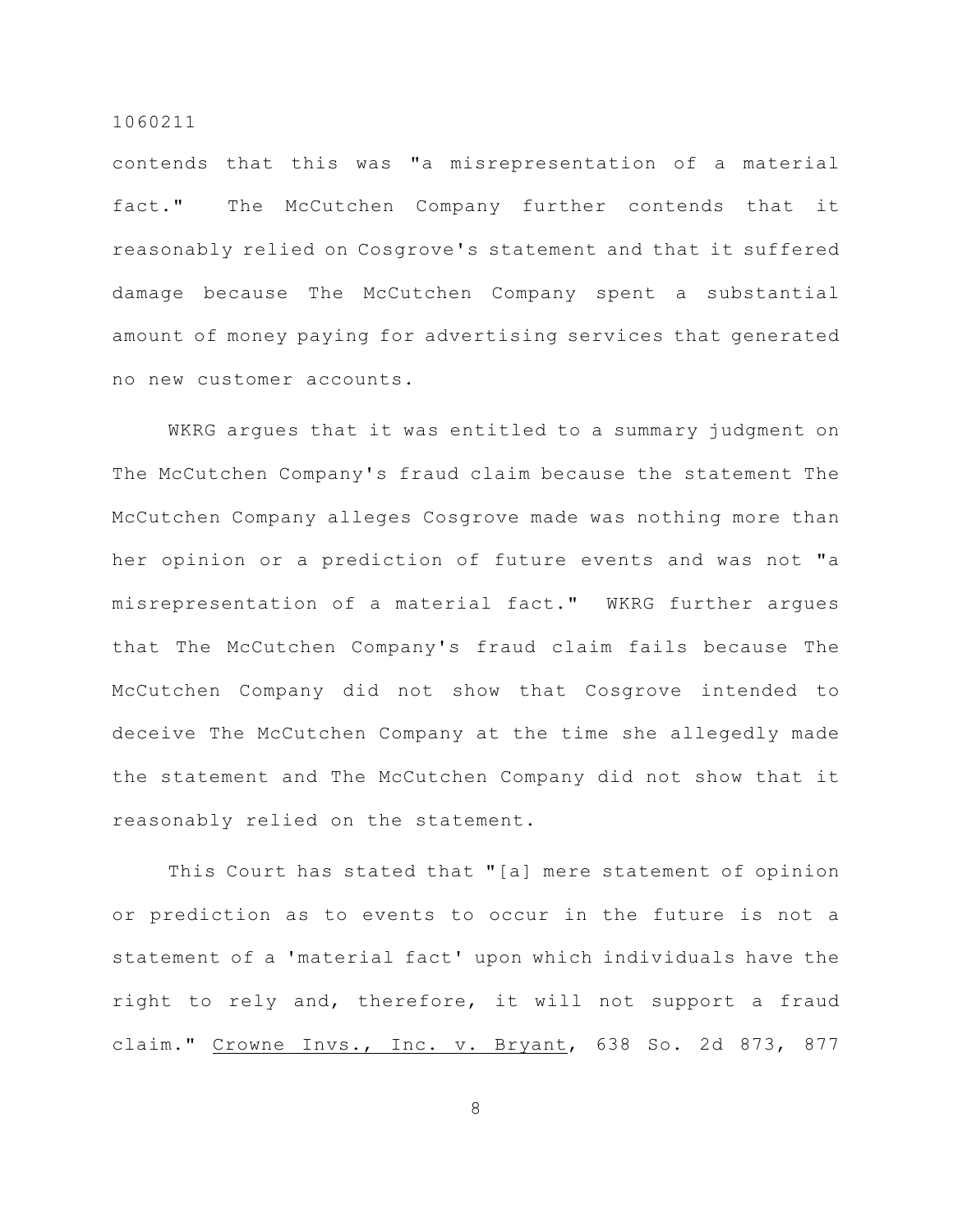(Ala. 1994). "Where the representation of an opinion is involved, a person must prove not only that there was an intent to deceive, but also that his reliance was reasonable." Reynolds v. Mitchell, 529 So. 2d 227, 231 (Ala. 1988) (citing Bedwell Lumber, Inc. v. T & T Corp., 386 So. 2d 413 (Ala. 1980)).

We agree with WKRG that Cosgrove's statement was not a misrepresentation of a material fact but was a statement of opinion or a prediction of future events. When asked by McCutchen how many new customers he could expect as a result of the advertising campaign, Cosgrove responded, according to The McCutchen Company, by telling McCutchen that he could expect at least 50 new customers per month. Cosgrove's statement has every appearance of an opinion or a prediction of future events. See Crowne Invs., 638 So. 2d at 877 ("'Ordinarily a prediction as to events to occur in the future is to be regarded as a statement of opinion only, on which the adverse party has no right to rely.'" (quoting Lawson v. Cagle, 504 So. 2d 226, 227 (Ala. 1987))); Fincher v. Robinson Bros. Lincoln-Mercury, Inc., 583 So. 2d 256, 259 (Ala. 1991) (statement that the purchaser's car "would perform in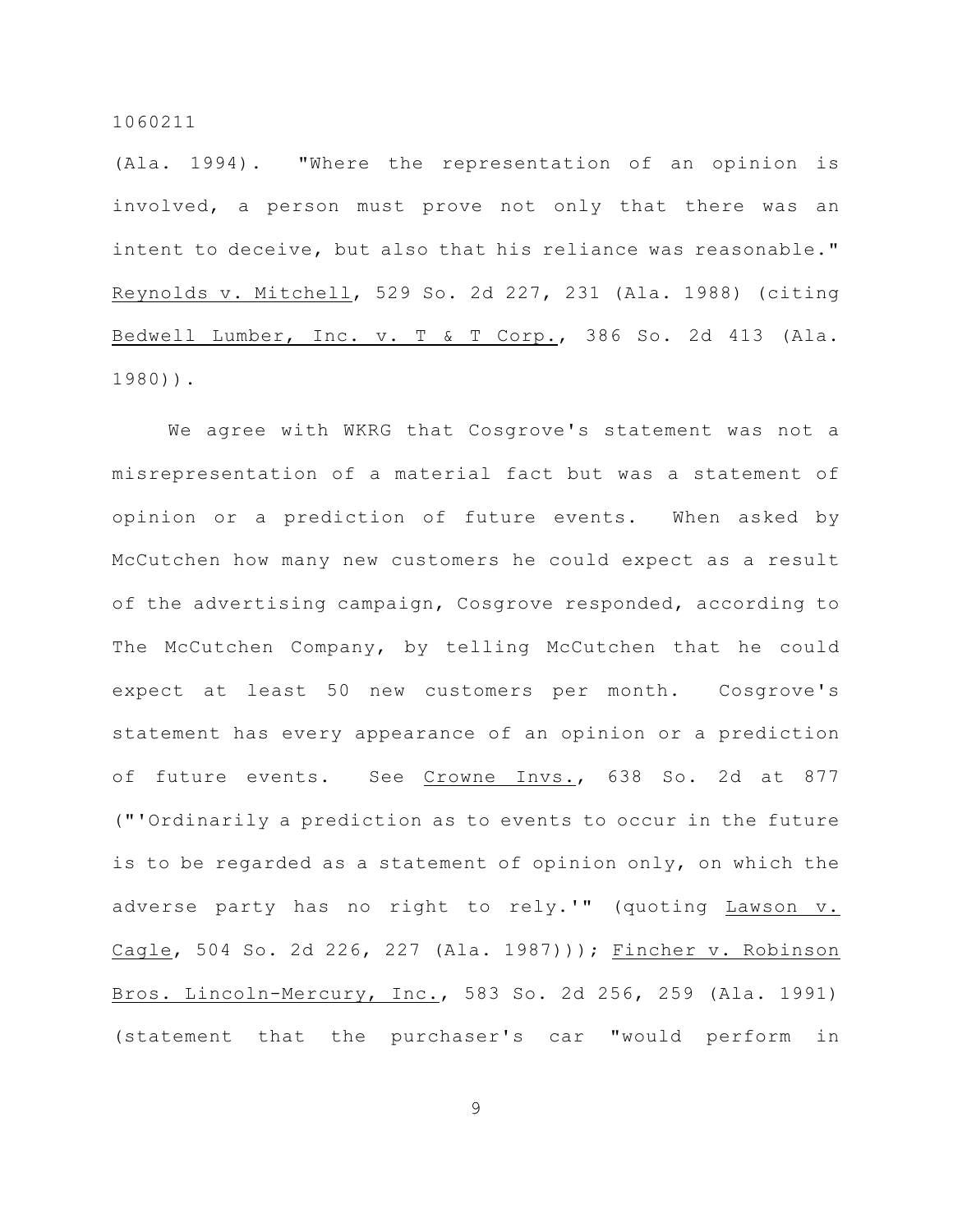accordance with his expectations" amounted "to nothing more than 'puffery' or predictions concerning the anticipated performance of the Mercury Sable line of automobiles"); and D.H. Holmes Dep't Store v. Feil, 472 So. 2d 1001, 1003 (Ala. 1985) ("The alleged representation that defendants would effect a permanent removal of plaintiffs' facial hair" was not a material fact because it "related to a future event.").

The McCutchen Company argues that even if the statement was a statement of opinion or a prediction of future events, it can still recover for fraud because, it says, Cosgrove intended to deceive The McCutchen Company and The McCutchen Company reasonably relied on that statement because the McCutchens perceived Cosgrove to be an expert in the advertising field. The McCutchen Company argues that Cosgrove's testimony that the statement attributed to her could induce an individual into entering into a contract and Warren Fihr's testimony that he could think of no reason for making such a statement other than to induce a customer into entering into an advertising contract demonstrate that Cosgrove acted with an intent to deceive The McCutchen Company. However, WKRG contends, and we agree, that these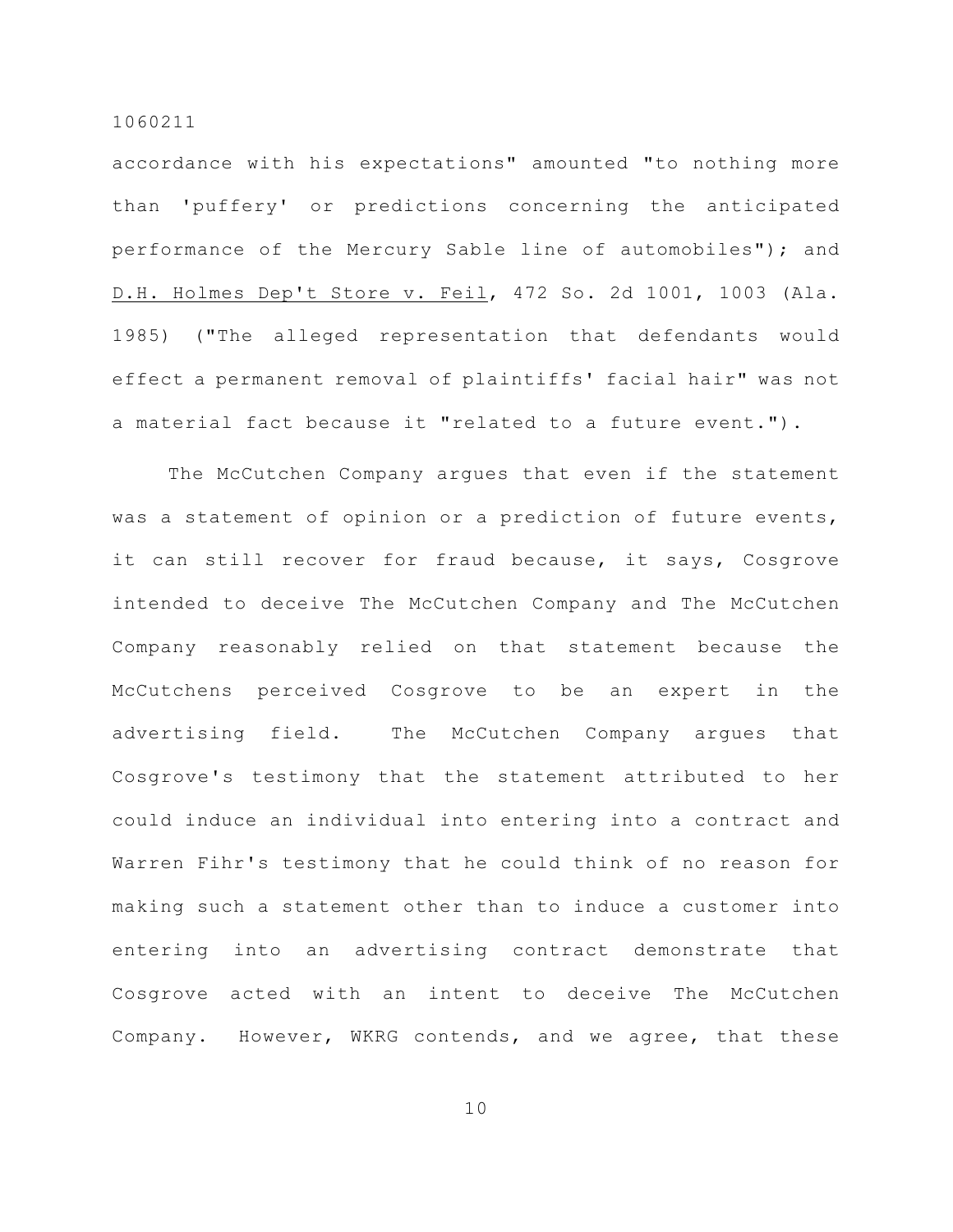statements alone are not substantial evidence that Cosgrove had an intent to deceive.

First, McCutchen admitted that he thought Cosgrove believed the statement when she made it. This concession contradicts the argument that Cosgrove intended to deceive the McCutchens. Vance v. Huff, 568 So. 2d 745, 750 (Ala. 1990) (business associate failed to show present intent to deceive when he "testified during his deposition that he believed that Huff was 'sincere' when he made these alleged promises, but decided at a later date not to honor them"); Beaulieu v. Wynfrey Hotel, Ltd., 718 So. 2d 83, 85 (Ala. Civ. App. 1998) (employee did not present substantial evidence that employer intended to deceive employee when employee testified that "he believed that [his supervisor] was not lying when he made the statements" that employee's wage increase was awaiting approval").

Second, the two pieces of evidence that The McCutchen Company argues constitute substantial evidence of Cosgrove's intent to deceive do not demonstrate that Cosgrove in fact had the present intent to deceive the McCutchens when she allegedly made the statement. The admission by Fihr that he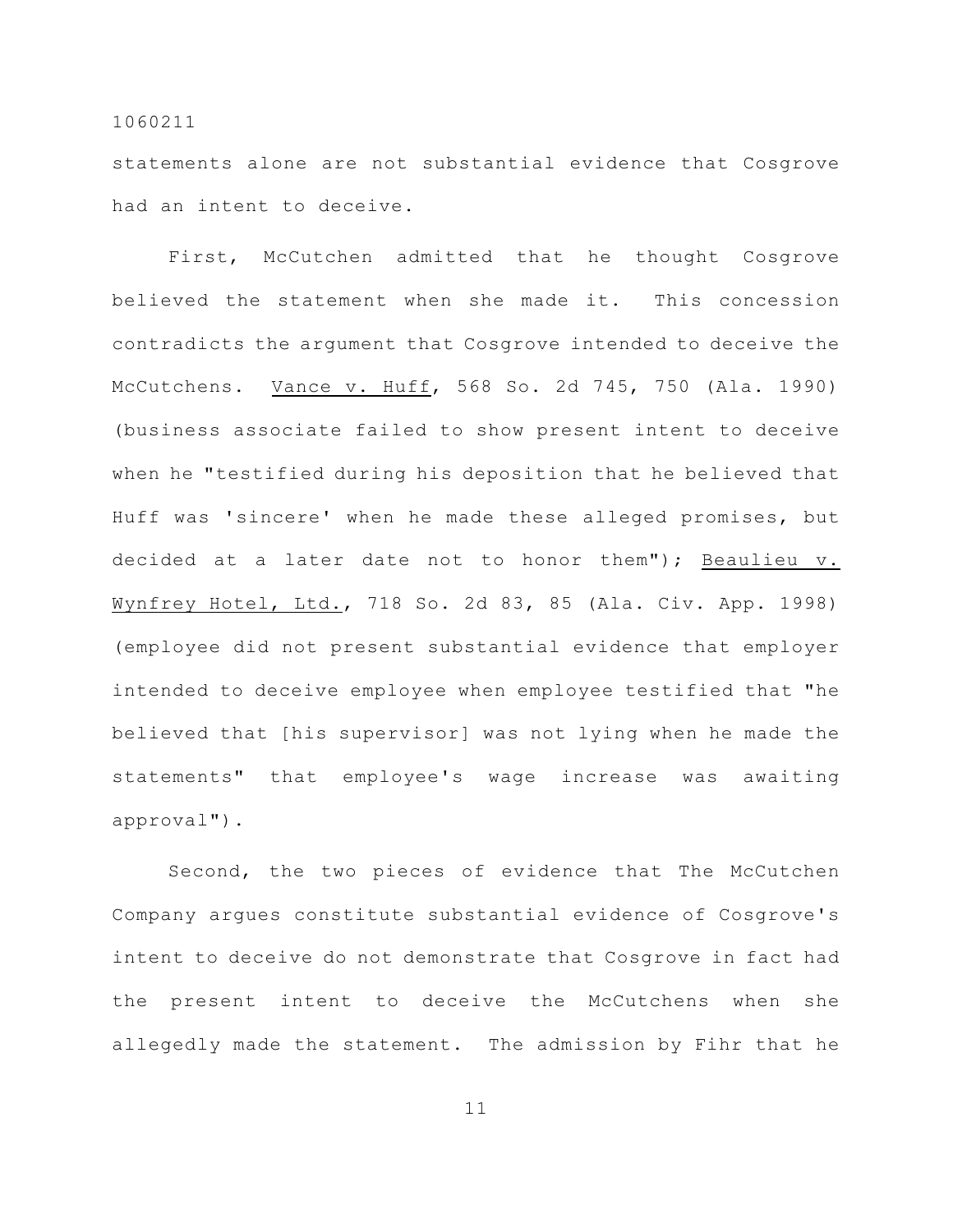could think of no other reason to make such a statement except to induce a customer into entering into an advertising contract does not indicate what Cosgrove's motivation was or whether she believed the statement to be true or false. Fihr's statement shows only what it says -- that he could not think of any reason to make such a statement except to induce someone to enter into a contract. Goodyear Tire & Rubber Co. v. Washington, 719 So. 2d 774, 776 (Ala. 1998) (party alleging fraud did not provide substantial evidence of Tire Pro's intent to deceive when the evidence did "not include direct documentary evidence, or direct testimony, indicating that Tire Pro's manager ... intended not to fulfill the promises made to Washington"); Crowne Invs., 638 So. 2d at 877 (summary judgment was proper when "the plaintiffs offered no evidence that Bryant intended to deceive Crowne and Monroeville as to [insurance company's] future performance" even though Bryant told Crowne and Monroeville that "the insurance was a 'guaranteed issue'").

Although Cosgrove admitted that the statement that an individual could expect at least 50 new clients per month could induce a customer into entering into an advertising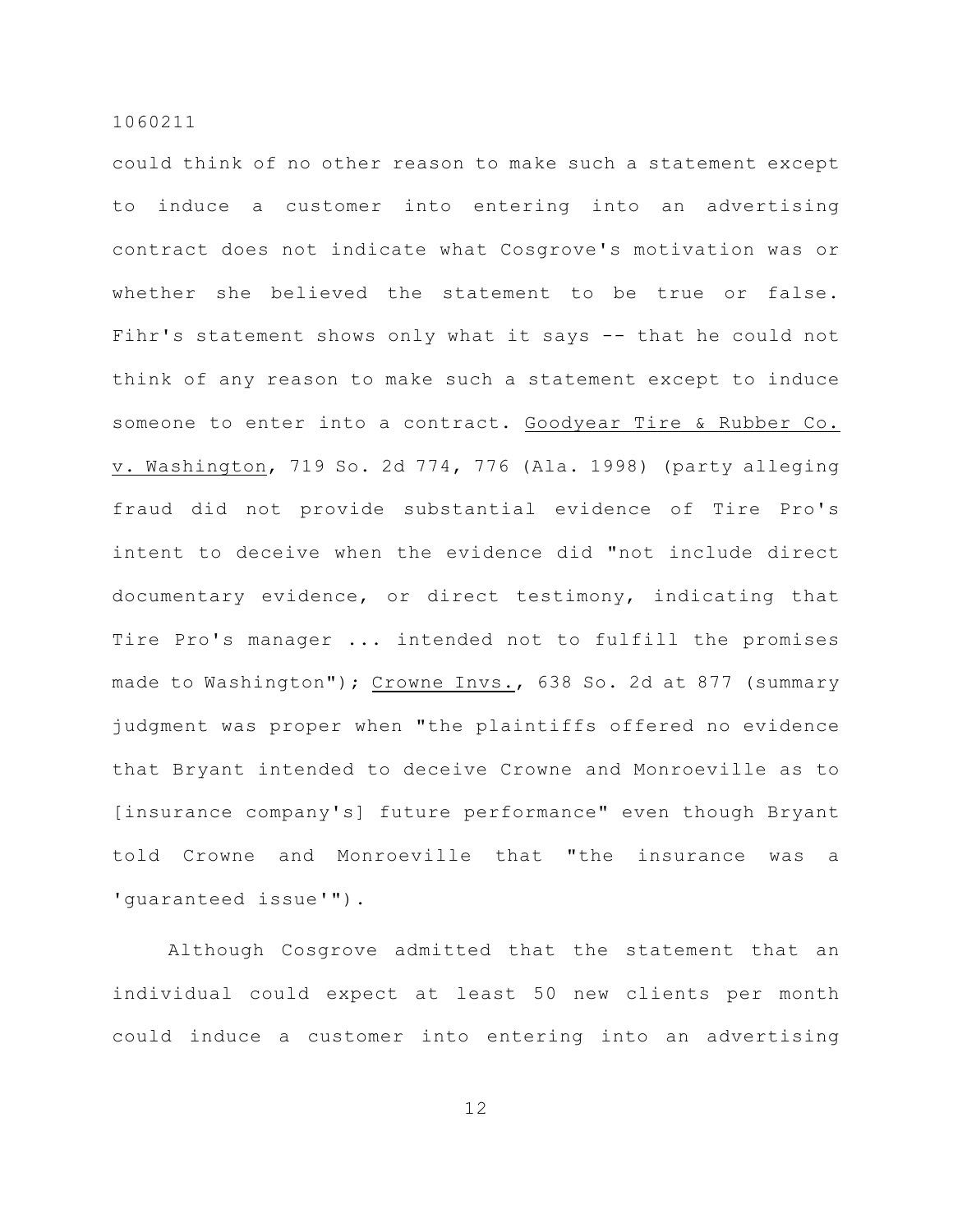contract, her statement proves only that she believes that such a statement could be an inducement. It does not demonstrate that Cosgrove thought the statement was untrue or that she had a present intent to deceive when she made the statement. Speculation is insufficient to prove that a party had a present intent to deceive. Moncrief v. Donohoe, 892 So. 2d 379, 383 (Ala. Civ. App. 2003) (evidence did not constitute substantial evidence of present intent to deceive because the "evidence is speculative as to her intent at the time the alleged promise, if any, was made"). Therefore, we conclude that the trial court properly entered a summary judgment in favor of WKRG because The McCutchen Company has not provided substantial evidence that Cosgrove intended to deceive the McCutchens.

## B. Breach-of-Contract Counterclaim

The McCutchen Company argues that the trial court erred in entering a summary judgment for WKRG on its breach-ofcontract counterclaim because the industry standard associated with advertising contracts allows a party to cancel an advertising contract with two weeks' notice. WKRG contends that industry standards do not apply to The McCutchen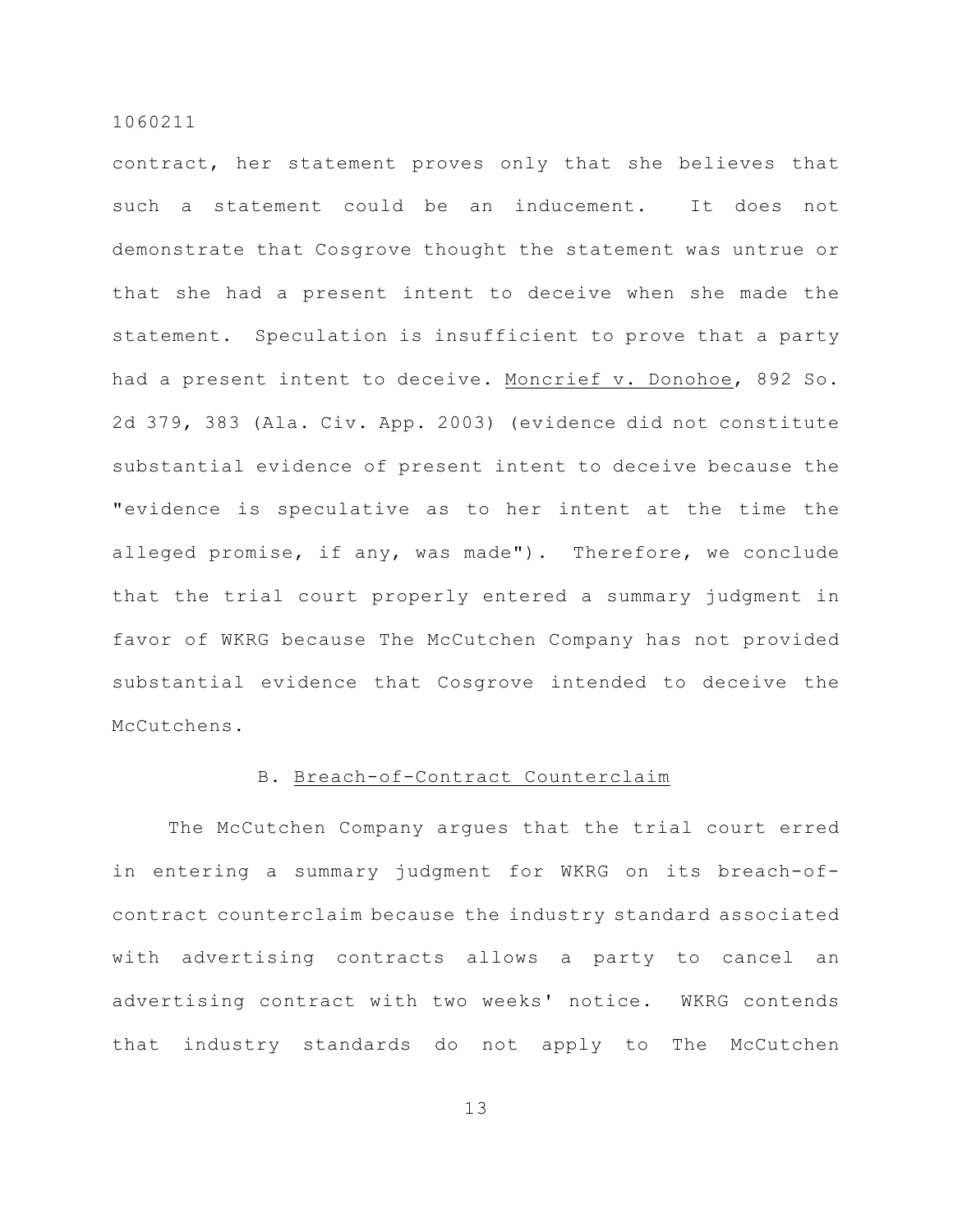Company's advertising contract because that contract specifies that it is an annual contract and that it is noncancellable. WKRG argues that a court should not use industry standards to construe a contract when the contract is not ambiguous.

"'A plaintiff can establish a breach-of-contract claim by showing "(1) the existence of a valid contract binding the parties in the action, (2) his own performance under the contract, (3) the defendant's nonperformance, and (4) damages."'" Winkleblack v. Murphy, 811 So. 2d 521, 529 (Ala. 2001) (quoting State Farm Fire & Cas. Co. v. Slade, 747 So. 2d 293, 303 (Ala. 1999), quoting in turn Southern Med. Health Sys., Inc. v. Vaughn, 669 So. 2d 98, 99 (Ala. 1995) (emphasis omitted)). The parties do not dispute that The McCutchen Company and WKRG executed a valid advertising contract or that WKRG performed under the contract. The dispute is whether, as The McCutchen Company argues, it had the right to cancel the contract by giving WKRG two weeks' notice.

We conclude that The McCutchen Company failed to support its argument that the advertising contract was governed by the industry standard for cancellation notice because it fails to cite the record or any legal authority in support of its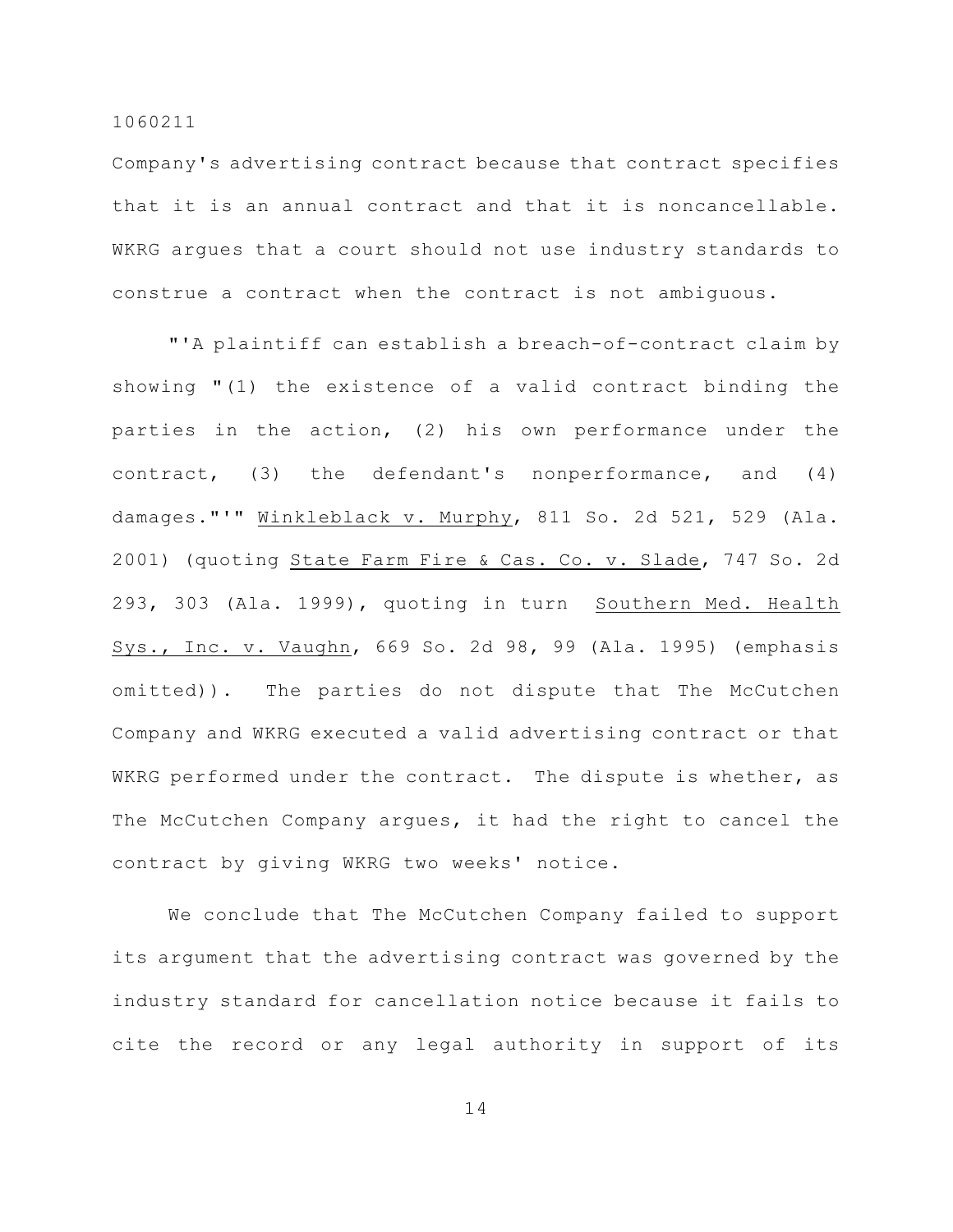argument. "'Where an appellant fails to cite an authority, we may affirm, for it is neither our duty nor function to perform all the legal research for an appellant.'" Henderson v. Alabama A & M Univ., 483 So. 2d 392, 392 (Ala. 1986) (quoting Gibson v. Nix, 460 So. 2d 1346, 1347 (Ala. Civ. App. 1984)). Moreover, The McCutchen Company's argument that the two-week cancellation standard applies to this contract appears to be without merit because this Court has stated that "'evidence of custom is admissible only to explain an ambiguous contract or to add to it an element not in contravention of its terms; but such evidence is never admissible to contradict the plain unambiguous covenants and agreements expressed in the contract itself.'" Mall Gift Cards, Inc. v. Wood, 288 Ala. 355, 358, 261 So. 2d 31, 34 (1972) (quoting Miller v. Gray, 136 Tex. 196, 200, 149 S.W.2d 582, 583 (1941)). The advertising contract at issue in this case clearly specifies that it is a noncancellable annual contract, and industry standards do not apply to alter these unambiguous terms. The summary judgment entered in favor of WKRG on the breach-of-contract counterclaim, therefore, was proper.

The McCutchen Company argues finally that the trial court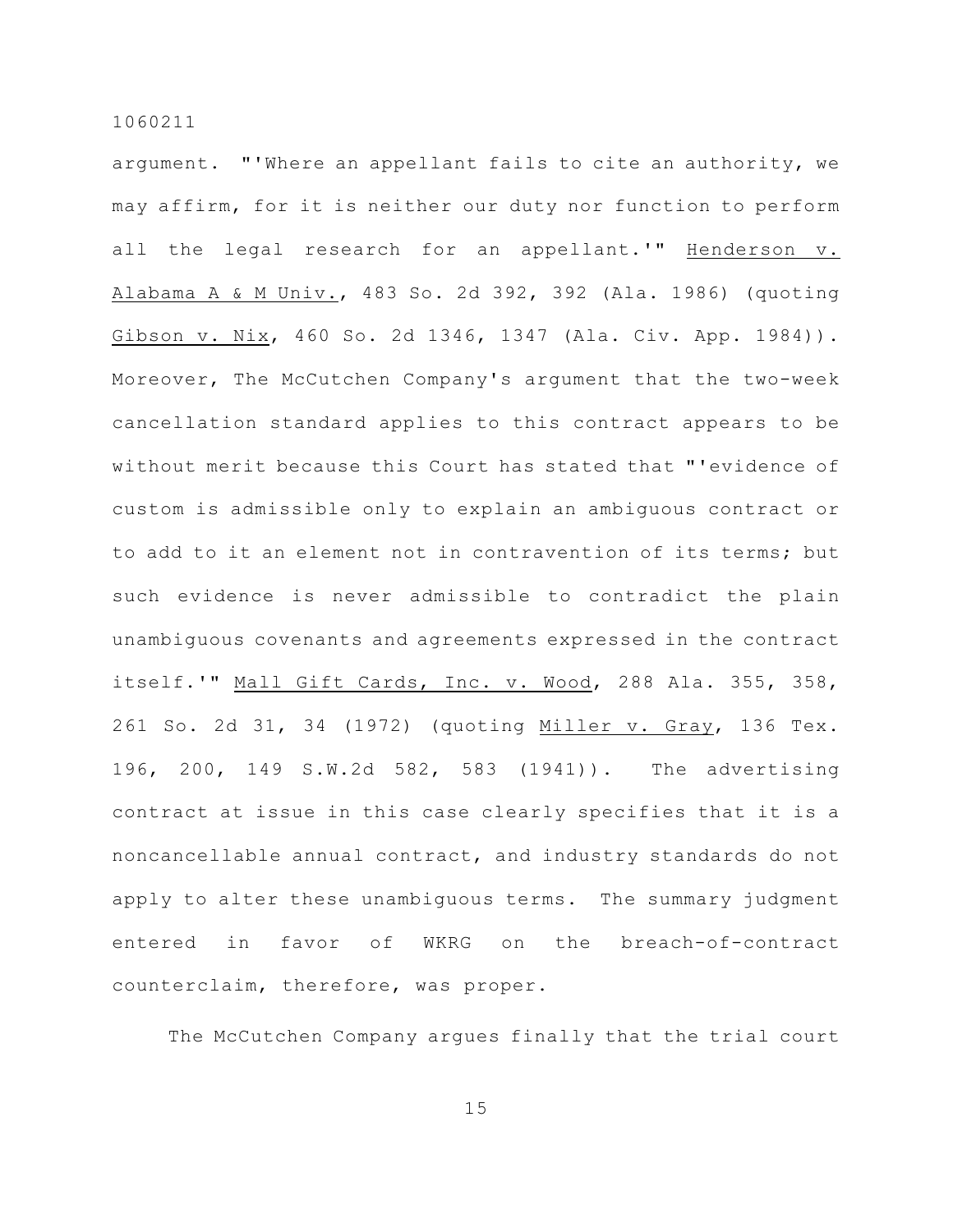erred in awarding WKRG \$48,300 in damages because, it argues, WKRG had a duty to mitigate its damages; therefore, it argues, WKRG was entitled only to damages for the advertising services it did not sell to other parties after The McCutchen Company canceled its contract. The McCutchen Company points out that WKRG was able to sell all the promotional spots and the fiveminute segment after the 9 a.m. to 10 a.m. news broadcast but was unable to sell the billboard advertisements that appeared during the 6 a.m. and 6 p.m. news broadcasts. This is a facially persuasive argument; however, The McCutchen Company's brief contains no citation to any relevant legal authority to support its contention that WKRG had a duty in these circumstances to mitigate its damages from the loss of advertising revenues. Therefore, we affirm the trial court's damages award. Henderson, 483 So. 2d at 392 ("'Where an appellant fails to cite an authority, we may affirm, for it is neither our duty nor function to perform all the legal research for an appellant.'" (quoting Gibson v. Nix, 460 So. 2d at 1347)). Because The McCutchen Company has not provided substantial evidence showing that the trial court erred in entering a summary judgment on WKRG's breach-of-contract